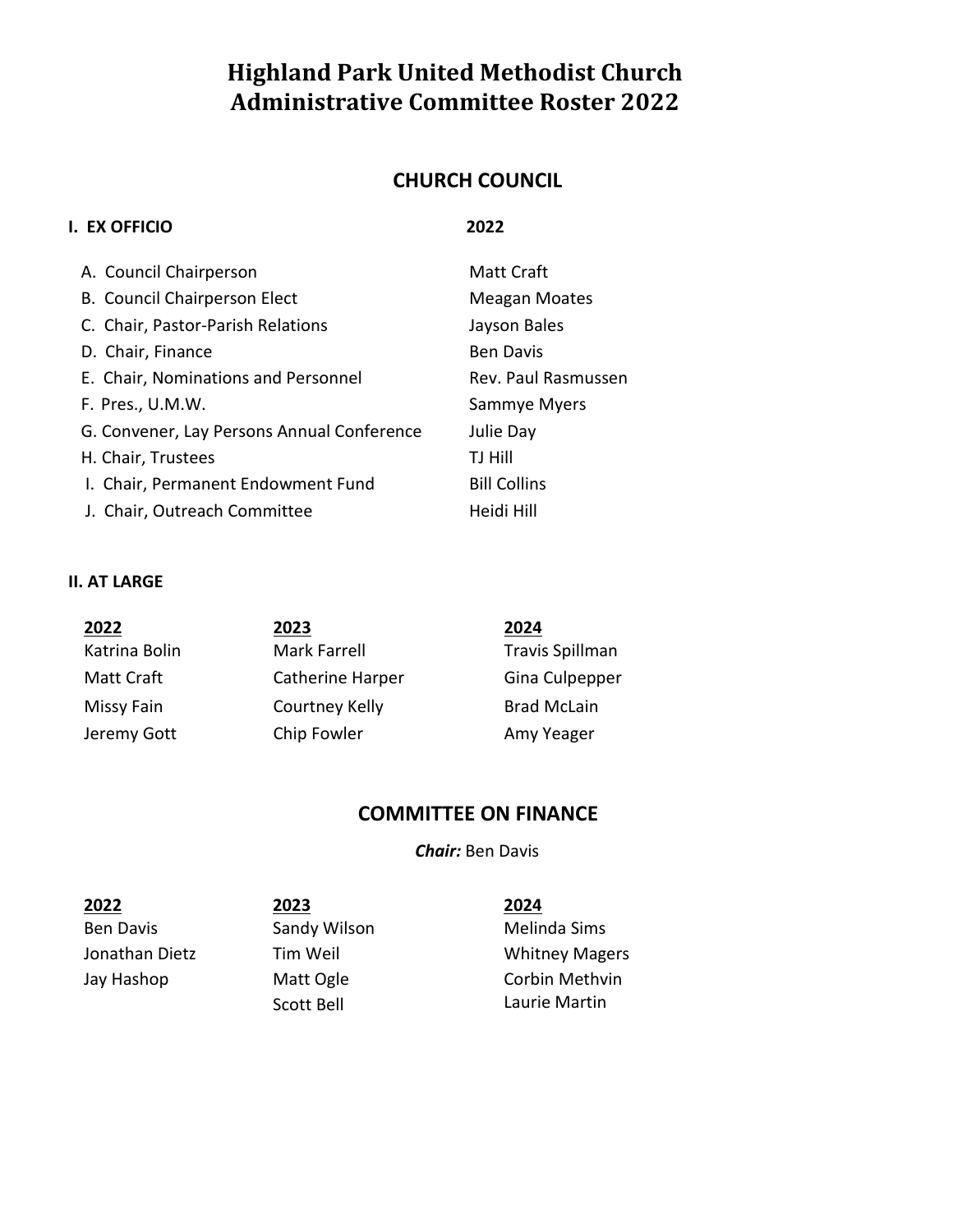### **TRUSTEES**

#### *Chair:* TJ Hill

**2022 2023 2024**

TJ Hill Matt Mildren JD Robertson Lisa Mallonee Kimberly Yamanouchi David Neher Jason Weeks Mark Fitzgerald Richard Woods

## **PASTOR-PARISH RELATIONS COMMITTEE**

*Chair: Jayson Bales*

| 2022                 | 2023               | 2024         |
|----------------------|--------------------|--------------|
| Gwen Parker          | <b>Todd Massey</b> | Jayson Bales |
| Gayle Stoffel        | David Smith        | Steve Grove  |
| <b>Greg Swalwell</b> | Mark Freeman       | Sammye Myers |
| Carter Tolleson      | Kelly Noblin       |              |
|                      |                    |              |

# **LAY MEMBERS TO ANNUAL CONFERENCE**

*Julie Day, Convener, (Lay Leader)* 

**2022 2023 2024** Patrick Burton Joe B Fortson Karla Nivens Barbara Lloyd Karen Edwards Julie McPhail Brenda Shute Carter Thomas Michele Vicente Cheri Whitten

Erin Hall Carla Leffert Judy Kupinewicz

Alt 1: Graham Gardner Alt 2: Luke Davis Alt 3: Don Wilcox Alt 4: Bob Wightman

At-Large: Jeffrey Lester, Dana Harkey, Susan Roberts, Kent Roberts, Christi Sestak